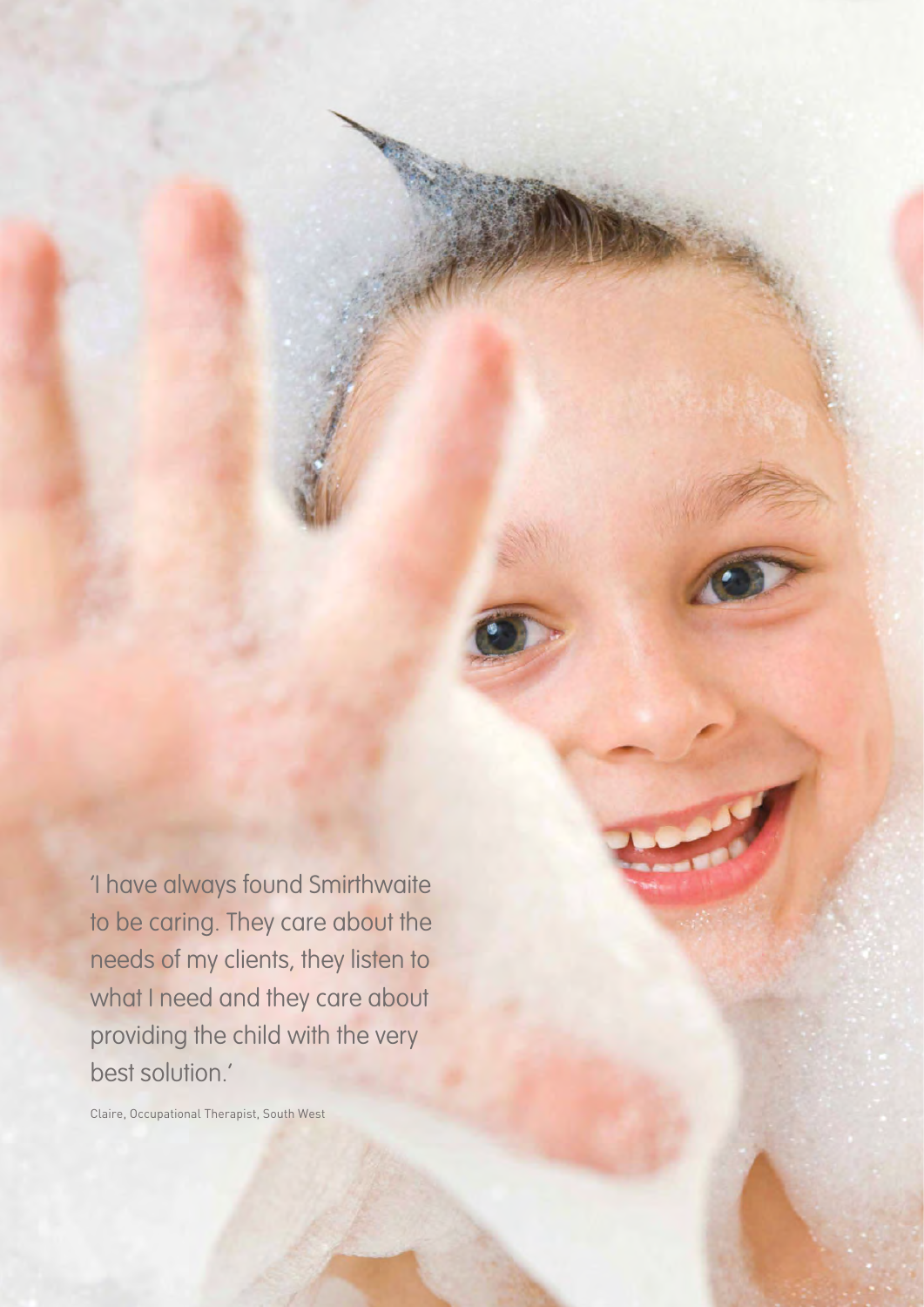# **chailey**



#### **The Chailey is available in a choice of two packages:**

- Chailey toilet seat package comes with the mounting bracket and full harness as standard. The seat can be used in conjunction with a standard toilet.
- Chailey mobile stainless steel toileting and showering package comes with a stainless steel mobile frame, footrest and full harness. Ideal solution for toileting and showering.



**Stainless steel mobile frame for Chailey toilet seat**  CODE MF003 – MF004 Collapsible for storage

White **Colour range**

### **Toilet seat package**

The Chailey seat is available as a toilet seat only and comes with a universal Toilet mounting bracket, so no floor fixing is required. Its compact design enables you to easily assist your child, even when bathroom space is at a minimum.

### **Mobile stainless steel package**

Our Stainless steel mobile frame complements the Chailey toilet seat to provide a two-in-one mobile toileting and showering chair. For added convenience the frame folds for easy storage.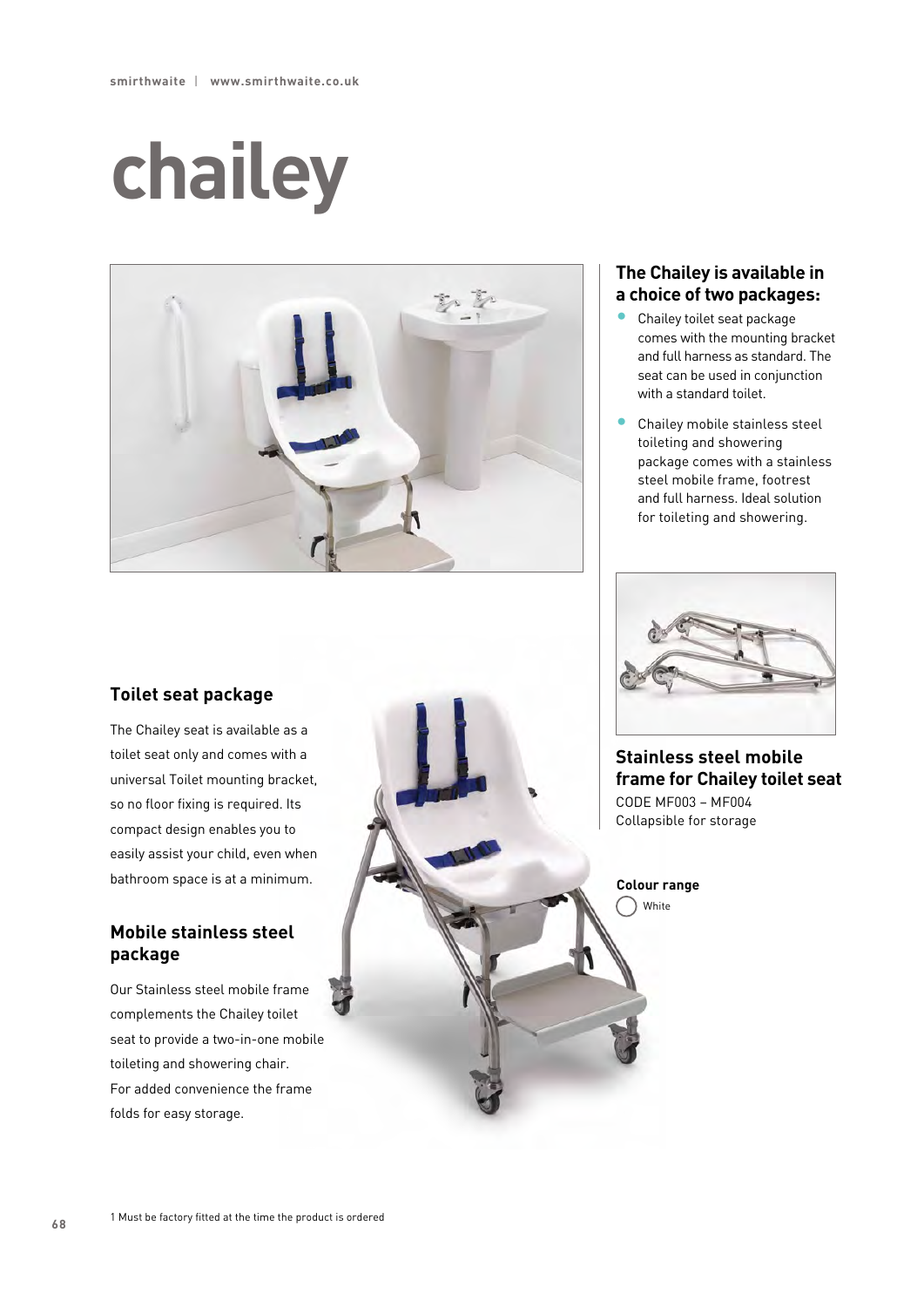





**Stainless steel footrest**  CODE FR027 Provides height adjustable foot support



**Footstraps for footrest (available with new footrests only)1**  CODE ST032 Supports and maintains foot position



**Toilet mounting bracket**  CODE BR001 Allows mounting of the seat on the toilet



**Pan**  CODE BW003 Collection pan which fixes on to the Chailey mobile base



**Padded seat cover (seat lining)**  CODE CL001 - CL003

Provides extra comfort and protection of the skin



**Full harness**  CODE HN013 - HN014 Safety harness helps to support hip and trunk



**Padded shoulder strap**  CODE PD034 Provides additional support and comfort over the shoulders



**Padded jacket with zip**  CODE HN042 - HN044 Provides support with the added ability to zip or unzip the padded jacket



**Samba style headrest1** CODE HT014 - HT015 Provides extra head support Can be shaped by adjusting the sides Available in 2 sizes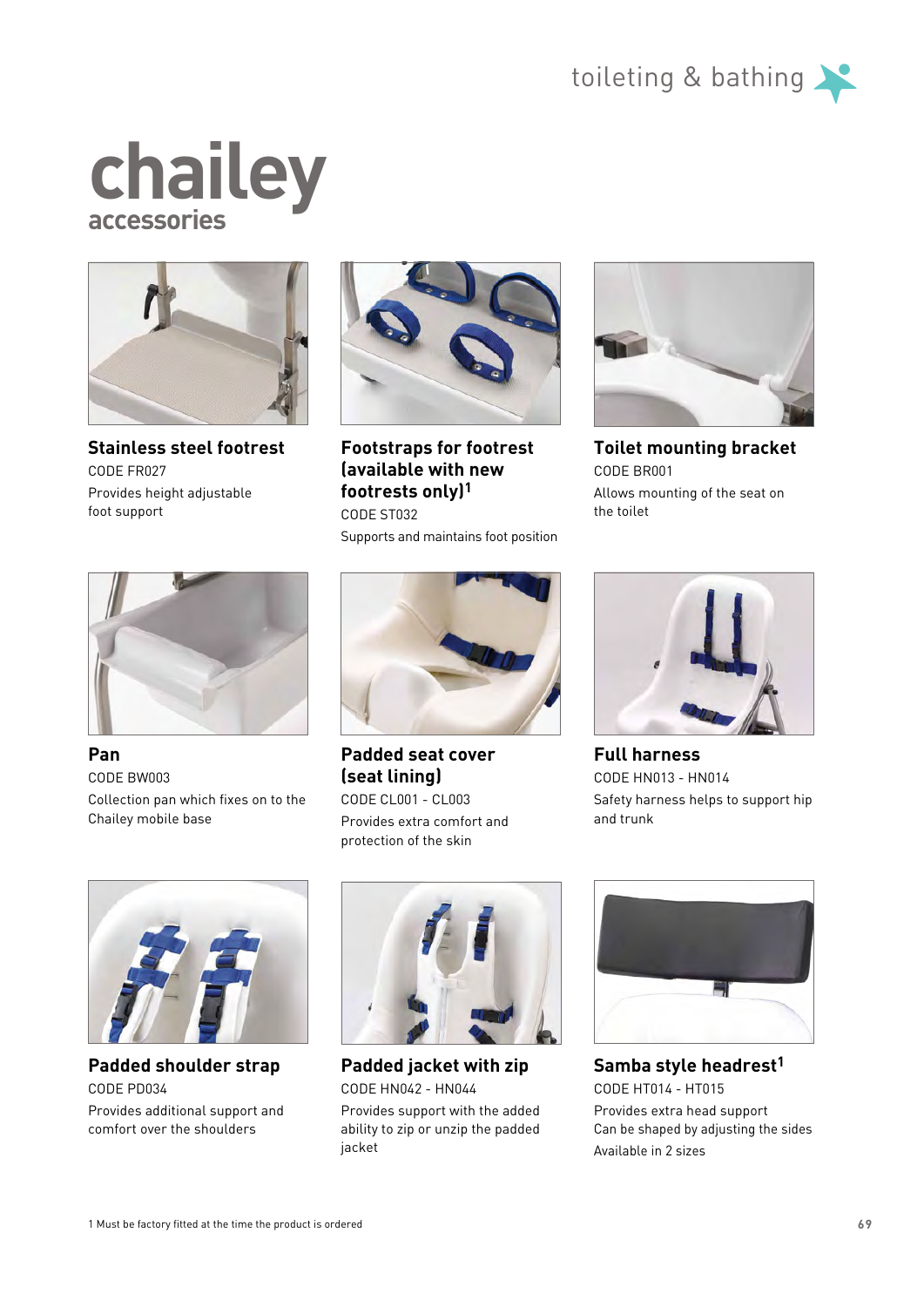## **bath chair** <u>di</u>re<u>ct</u>

### **Slimline and safe**

Bath time for children is an opportunity to play with siblings and parents. Our Bath Chair's slimline design gives your child more space and freedom to bathe without restrictions. Handling the chair is also easy due to its lightweight frame.

### **Adjustable**

Our Bath Chair has an easy adjustable pommel so that the legs can be positioned slightly apart for better stability. The harness also offers various adjustments to suit your child's needs.

### The Bath Chair comes with an adjustable harness and adjustable pommel as standard.

◯ White **Colour range**

## **bath chair accessories**



**Telescopic handrail**  CODE HR012 Length range: 470-700mm Shipping weight: 1kg Holding the handrail helps to maintain seating balance

### **Bath Chair technical data**

all dimensions in mm unless otherwise stated

| <b>Size</b>          |      | 2    |
|----------------------|------|------|
| Code                 | 7607 | 7609 |
| Seat height          | 35   | 35   |
| Seat width           | 350  | 350  |
| Seat depth           | 250  | 325  |
| Back height          | 470  | 560  |
| User weight (kg)     | 35   | 35   |
| Shipping weight (kg) | 5    | 8    |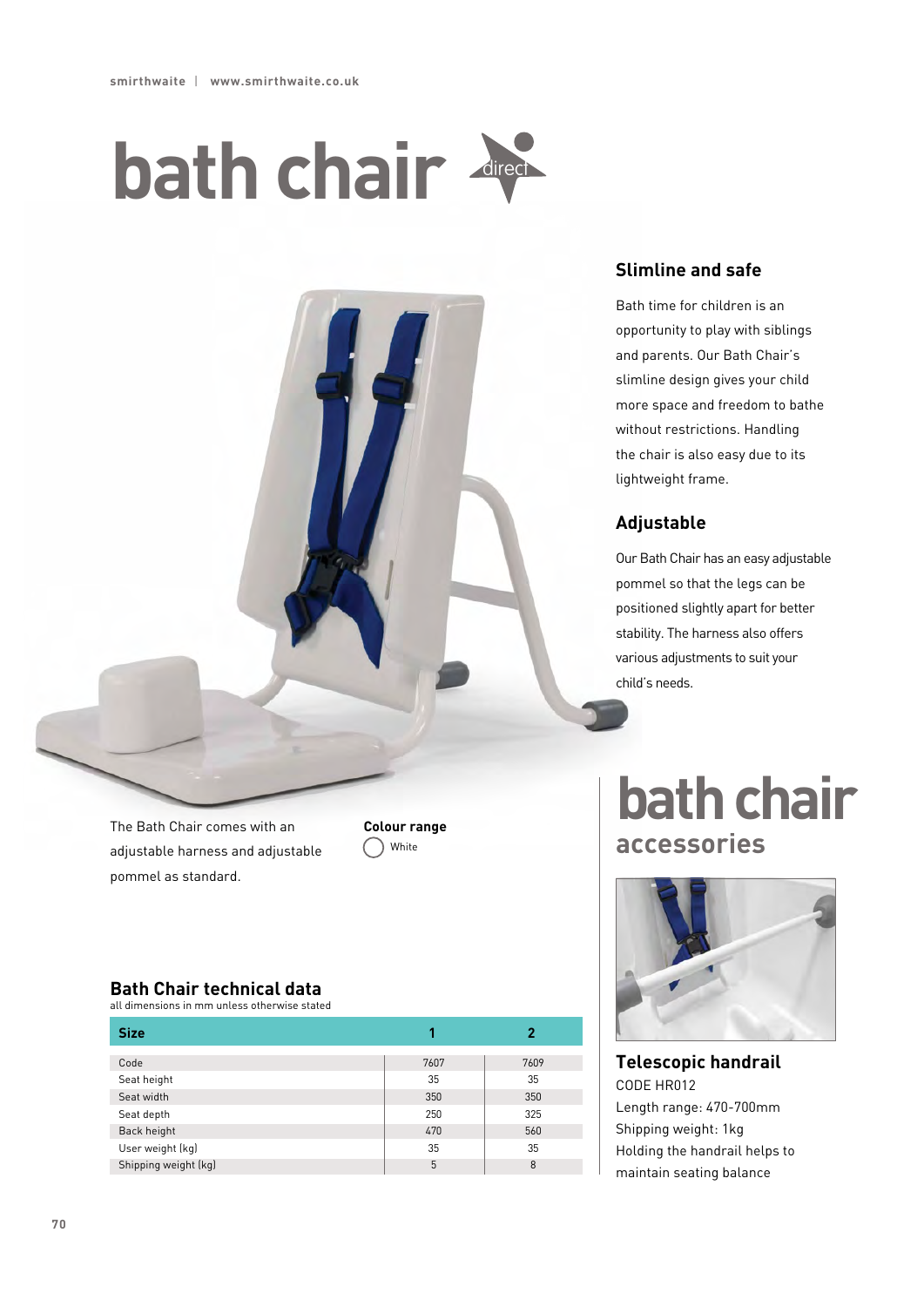

### **bath corner chair** <u>di</u>re<u>ct</u>



### **More support**

Our Bath Corner Chair is designed for children who require a little extra help with sitting balance whilst bathing. This is achieved by its angled back and hand rail, both of which provide additional security.

### **Adjustable**

Like the Bath Chair, our Bath Corner Chair provides numerous levels of adjustment. The pommel and pelvic strap can be adjusted to suit each individual child's needs.

### **Compact**

Lightweight and easy to clean, the Bath Corner Chair has a perfectly compact design. This allows it to sit low in the bath enabling your child to fully extend their legs in complete comfort. Its size also enables it to fit a wide range of baths.

#### **Bath Corner Chair technical data**

all dimensions in mm unless otherwise stated

| <b>Size</b>          |      | 2    |
|----------------------|------|------|
| Code                 | 7511 | 7512 |
| Seat height          | 75   | 75   |
| Seat width           | 340  | 340  |
| Seat depth           | 280  | 330  |
| Back height          | 350  | 460  |
| User weight (kg)     | 30   | 35   |
| Shipping weight (kg) | 3    | 4    |